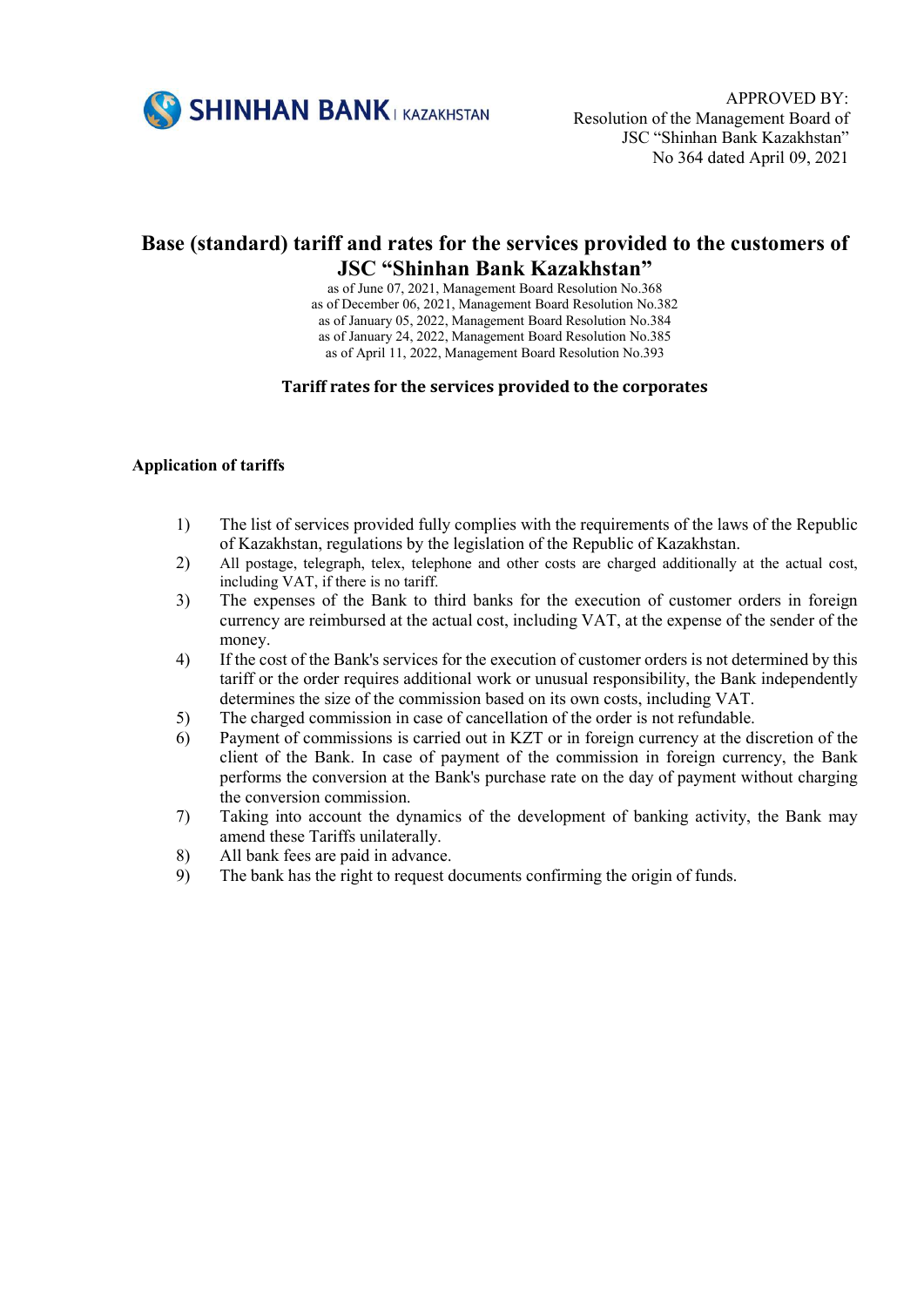| No                      | <b>Type of services</b>                                                                                                                                                               | <b>Tariff rate</b>                                                | <b>Remark</b>                                                                                                                                                                                                  |
|-------------------------|---------------------------------------------------------------------------------------------------------------------------------------------------------------------------------------|-------------------------------------------------------------------|----------------------------------------------------------------------------------------------------------------------------------------------------------------------------------------------------------------|
|                         | <b>I. CUSTOMER'S BANKING ACCOUNT: Opening, management, closing of accounts</b>                                                                                                        |                                                                   |                                                                                                                                                                                                                |
| 1.1                     | Opening of a current account                                                                                                                                                          | KZT 2 500,00                                                      | Per 1 account                                                                                                                                                                                                  |
| 1.2                     | Opening of an escrow account                                                                                                                                                          | KZT 100 000,00                                                    |                                                                                                                                                                                                                |
| 1.2.1                   | Monthly fee for escrow account                                                                                                                                                        | KZT 15 000,00                                                     | Monthly, regardless of<br>the transactions on account                                                                                                                                                          |
| 1.3                     | Issuance of the<br>statements/notices/confirmations<br>on the operating accounts (VAT included)                                                                                       | KZT 1 000,00                                                      |                                                                                                                                                                                                                |
| 1.4                     | Issuance of the<br>statements/notices/confirmations<br>on the closed accounts* (VAT included)                                                                                         | KZT 2 000,00                                                      |                                                                                                                                                                                                                |
| 1.5                     | Issuance of the statements on the<br>existence/absence of the<br>outstanding loans * (VAT included)                                                                                   | KZT 1 000,00                                                      | KZT $0.00$ , in case of<br>full repayment of the loan<br>debt, at the request of the<br>client. The certificate is<br>prepared no more than 15<br>calendar days from the date<br>of receipt of the application |
| 1.6                     | Issuance of the same-day<br>statements (VAT included)                                                                                                                                 | Double rate                                                       |                                                                                                                                                                                                                |
| 1.7                     | Account statement                                                                                                                                                                     | <b>KZT 0,00</b>                                                   |                                                                                                                                                                                                                |
| 1.8                     | Additional account statement / copy of<br>account statement                                                                                                                           | KZT 1 000,00                                                      | Per each statement                                                                                                                                                                                             |
| 1.9                     | Currency exchange                                                                                                                                                                     | according to the<br>exchange rate as of<br>the day of<br>exchange |                                                                                                                                                                                                                |
| 1.10                    | Closing of a current account by the<br>Customer's request                                                                                                                             | KZT 2 500,00                                                      | Per 1 account                                                                                                                                                                                                  |
| 1.11                    | Closing of a current account by the<br>Bank's request                                                                                                                                 | <b>KZT 0,00</b>                                                   |                                                                                                                                                                                                                |
| 1.12                    | Audit confirmation (VAT included)                                                                                                                                                     | KZT 5 000,00                                                      |                                                                                                                                                                                                                |
|                         | Transactions after 16:00 hours by<br>Almaty time                                                                                                                                      | Double rate                                                       |                                                                                                                                                                                                                |
|                         | * A statement is prepared within 1 banking day (24 hours)                                                                                                                             |                                                                   |                                                                                                                                                                                                                |
| <b>II. CASH BANKING</b> |                                                                                                                                                                                       |                                                                   |                                                                                                                                                                                                                |
| 2.1                     | Acceptance and re-count of the<br>cash for the deposit to a<br>current KZT account                                                                                                    | <b>KZT 0,00</b>                                                   |                                                                                                                                                                                                                |
| 2.2                     | KZT cash withdraw*                                                                                                                                                                    | 0,5%                                                              |                                                                                                                                                                                                                |
| 2.3                     | Acceptance and re-count of the<br>cash for the crediting to a<br>current USD / EUR / RUR account                                                                                      | <b>KZT 0,00</b>                                                   |                                                                                                                                                                                                                |
| 2.4                     | USD / EUR / RUR cash withdraw*                                                                                                                                                        | 1,0%                                                              |                                                                                                                                                                                                                |
| 2.5                     | Exchange of banknotes (large into small and<br>vice versa)                                                                                                                            | 0,5%                                                              |                                                                                                                                                                                                                |
| 2.6                     | Verification of the authenticity of cash<br>(VAT included)                                                                                                                            | <b>KZT 5,00</b>                                                   | Per each banknote                                                                                                                                                                                              |
| 2.7                     | Issuance of a checkbook (VAT included)                                                                                                                                                | <b>KZT 1 000,00</b>                                               |                                                                                                                                                                                                                |
| 2.8                     | Cash banking after 16:00 hours by<br>Almaty time                                                                                                                                      | Double rate                                                       |                                                                                                                                                                                                                |
|                         | $*$ In case of withdrawal of an amount equal to, or more than 10,000,000.00 KZT (unless<br>otherwise particularly agreed with the Bank), it is necessary to have submitted a relevant |                                                                   |                                                                                                                                                                                                                |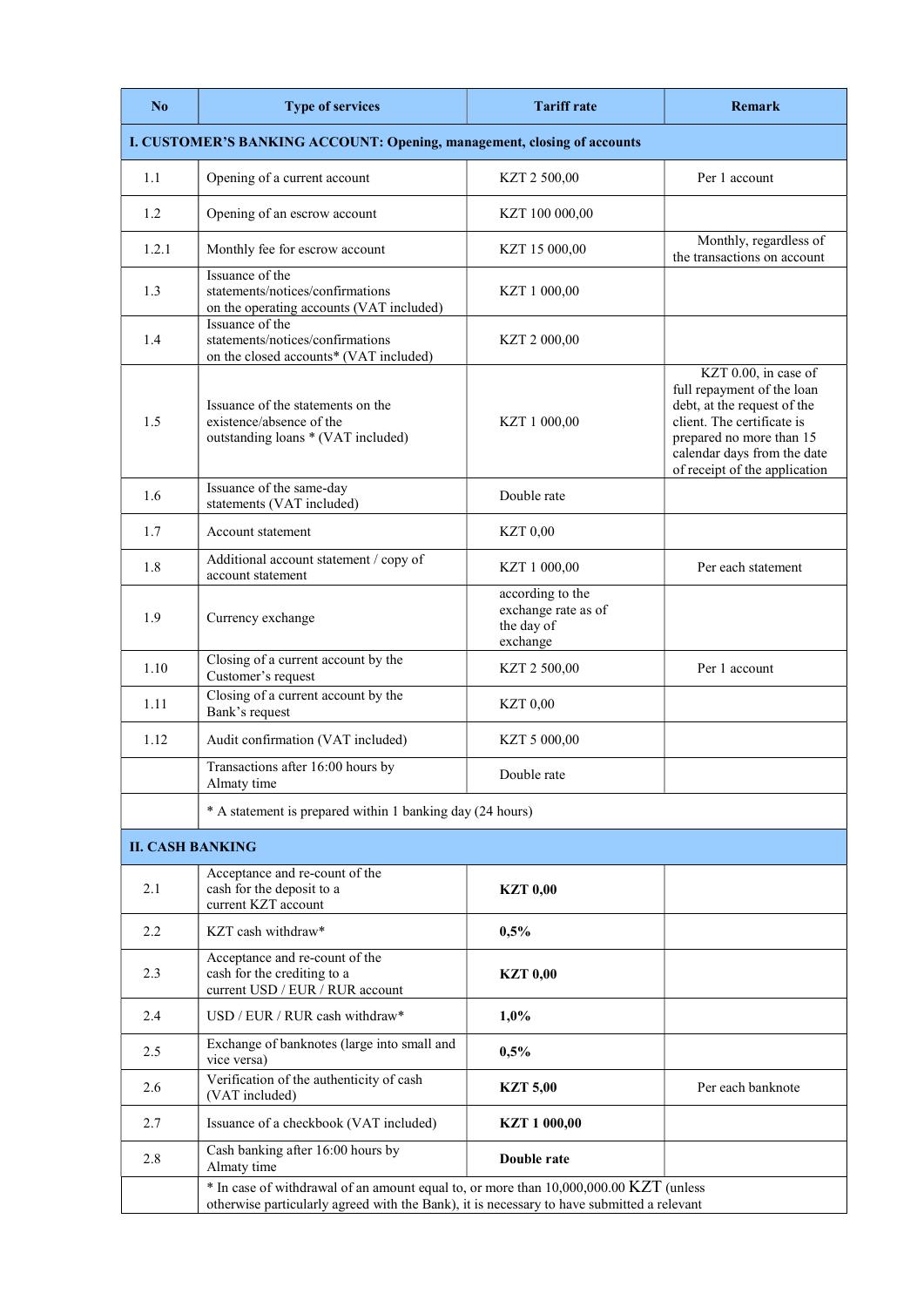|                        | advance request 2 banking days beforehand.                                                                                                                                                                                  |                                                        |                |
|------------------------|-----------------------------------------------------------------------------------------------------------------------------------------------------------------------------------------------------------------------------|--------------------------------------------------------|----------------|
|                        | * In case of withdrawal of an amount equal to, or more than EUR 5,000 (unless otherwise<br>particularly agreed with the Bank), it is necessary to have submitted a relevant advance request<br>2 banking days beforehand.   |                                                        |                |
|                        | * In case of withdrawal of an amount equal to, or more than USD 10,000 (unless otherwise<br>particularly agreed with the Bank), it is necessary to have submitted a relevant advance request<br>2 banking day beforehand.   |                                                        |                |
|                        | * In case of withdrawal of an amount equal to, or more than RUR 100,000 (unless otherwise<br>particularly agreed with the Bank), it is necessary to have submitted a relevant advance<br>request 2 banking days beforehand. |                                                        |                |
|                        | In case of withdrawal of cash in the amounts with orders to non-whole values (which include<br>tiyns, cents, etc.), the arithmetical rule of rounding to a whole number shall be applied (KZT,<br>USD, EUR, etc.)           |                                                        |                |
| <b>III. TRANSFERS*</b> |                                                                                                                                                                                                                             |                                                        |                |
| 3.1                    | Incoming transfers in KZT                                                                                                                                                                                                   | <b>KZT 0,00</b>                                        |                |
| 3.2                    | Transfers in KZT from 9:00 to<br>$13:00$ hours                                                                                                                                                                              | <b>KZT 1 500,00</b>                                    | Per 1 transfer |
| 3.3                    | Transfers in KZT from 13:00 to<br>$17:00$ hours                                                                                                                                                                             | <b>KZT 3 000,00</b>                                    | Per 1 transfer |
| 3.4                    | Urgent money orders in KZT (from<br>9:00 to 17:00 hours, by Almaty<br>standard time)                                                                                                                                        | <b>KZT 3 000,00</b>                                    | Per 1 transfer |
| 3.5                    | Incoming transfers in<br>USD / EUR / JPY /RUR / CNY                                                                                                                                                                         | <b>KZT 0,00</b>                                        |                |
| 3.6                    | Outgoing transfers in<br>USD / EUR / JPY (SHA)                                                                                                                                                                              | $0.2\%$<br>min KZT 15 000, max<br><b>KZT 100 000</b>   | Per 1 transfer |
| 3.7                    | Outgoing transfers in<br>USD / EUR / JPY / CNY (OUR)                                                                                                                                                                        | $0.3\%$ ,<br>min KZT 30 000, max<br><b>KZT 150 000</b> | Per 1 transfer |
| 3.8                    | Outgoing transfers in RUR (OUR)                                                                                                                                                                                             | 0.15%<br>min KZT 3 000, max<br><b>KZT 45 000</b>       | Per 1 transfer |
| 3.9                    | Intra-bank transfers (in any<br>currencies) between the customers<br>of the "Shinhan Bank Kazakhstan"<br><b>JSC</b>                                                                                                         | <b>KZT 0,00</b>                                        |                |
| 3.10                   | Amendment of terms, cancellation,<br>return of a transfer in KZT to the<br>extent technically practicable (VAT<br>included)                                                                                                 | <b>KZT 1 000,00</b>                                    |                |
| 3.11                   | Change of conditions, cancellation, return of<br>transfer, investigation (SWIFT) in USD /<br>EUR / JPY / CNY / RUR if technically<br>feasible (VAT included)                                                                | KZT 12 000,00                                          |                |
|                        | Transactions after 16:00 hours by<br>Almaty time                                                                                                                                                                            | Double rate                                            |                |
|                        | * The bank maximally ensures the execution of money transfers during the working day.                                                                                                                                       |                                                        |                |
|                        | <b>IV. CURRENCY CONTROL</b>                                                                                                                                                                                                 |                                                        |                |
| 4.1                    | Assigning an account number to the<br>contract within 2 working days (VAT<br>included)                                                                                                                                      | <b>KZT 3 000,00</b>                                    |                |
| 4.2                    | Urgent assigning an account number to<br>the contract within 1 working days<br>(VAT included)                                                                                                                               | KZT 5 000,00                                           |                |
| 4.3                    | Preparation of an application and<br>assignment of a contract account number<br>within 2 working days (VAT included)                                                                                                        | <b>KZT 4 000,00</b>                                    |                |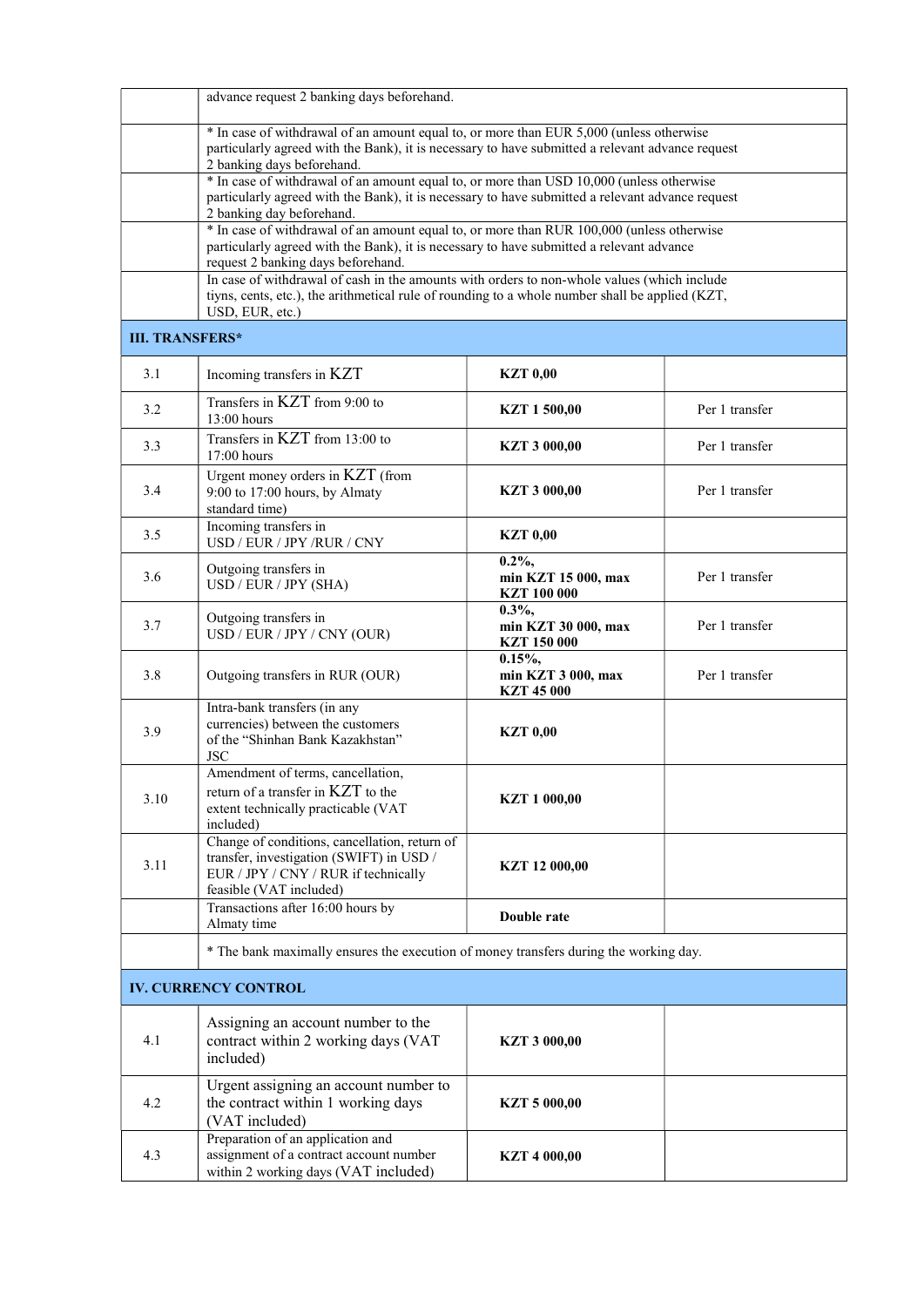| 4.4   | Urgent preparation of an application and<br>assignment of a contract account number<br>within 1 working days (VAT included) | <b>KZT 7 000,00</b>                                                                      |                               |
|-------|-----------------------------------------------------------------------------------------------------------------------------|------------------------------------------------------------------------------------------|-------------------------------|
| 4.5   | Checking additional agreements to the<br>contract with an account number within 2<br>working days (VAT included)            | <b>KZT 1 000,00</b>                                                                      |                               |
| 4.6   | Urgent checking additional agreements to<br>the contract with an account number within<br>1 working days (VAT included)     | <b>KZT 2 000,00</b>                                                                      |                               |
| 4.7   | Response to written requests from the Client<br>(VAT included)                                                              | <b>KZT 2 000,00</b>                                                                      |                               |
| 4.8   | Registration of a certificate of payments<br>made (VAT included)                                                            | <b>KZT 2 000,00</b>                                                                      |                               |
|       | Tariff for currency control services after<br>16:00 Almaty time                                                             | Double rate                                                                              |                               |
|       | V. INTERNET BANKING*                                                                                                        |                                                                                          |                               |
| 5.1   | Registration of Internet Bank                                                                                               | <b>KZT 0,00</b>                                                                          |                               |
| 5.2   | Monthly Fee                                                                                                                 | <b>KZT 0,00</b>                                                                          |                               |
| 5.3   | Issue / Change OTP (VAT included)                                                                                           |                                                                                          |                               |
| 5.3.1 | OTP-card                                                                                                                    | <b>KZT 10 000,00</b>                                                                     |                               |
| 5.4   | Transfers in KZT from 9:00 to<br>$13:00$ hours                                                                              | <b>KZT 200,00</b>                                                                        | Per 1 transfer                |
| 5.5   | Transfers in KZT from 13:00 to<br>$17:00$ hours                                                                             | <b>KZT 400,00</b>                                                                        | Per 1 transfer                |
|       | * All money transfers via Internet Banking (not specified in this section) are indicated in the TRANSFERS<br>section.       |                                                                                          |                               |
|       | <b>VI. TRADE FINANCE</b>                                                                                                    |                                                                                          |                               |
|       | <b>VI.I IMPORT LETTERS OF CREDIT</b>                                                                                        |                                                                                          |                               |
| 6.1.1 | Charges for risks for import L/C under not<br>less than 100% cash cover                                                     | 2% p.a.,<br>min. KZT 12 000, max.<br><b>KZT 130 000</b>                                  |                               |
| 6.1.2 | Charges for issuing uncovered import L/C<br>(under credit line)                                                             | $0.2\%$ ,<br>min. KZT 12 000<br>max. KZT 90 000                                          |                               |
| 6.1.3 | Charges for risks for import L/C (under<br>credit line)                                                                     | by agreement, min. KZT<br>12 000                                                         |                               |
| 6.1.4 | Documents negotiation                                                                                                       | by agreement,<br>not less than 0.25% p.a.,<br>min. KZT 12 000                            |                               |
| 6.1.5 | Import L/C amendment                                                                                                        | <b>KZT 7 000,00</b>                                                                      | For every amendment           |
| 6.1.6 | L/C amendment:<br>Increase of amount, prolongation of expiry<br>date                                                        | Considered as an<br>independent issue of L/C<br>for additional accrual of<br>commissions |                               |
| 6.1.7 | Cancellation of L/C before its expiration<br>date upon receipt of the beneficiary's<br>consent                              | <b>KZT 10 000,00</b>                                                                     |                               |
| 6.1.8 | Documents checking                                                                                                          | 0,15%<br>min. KZT 12 000, max.<br><b>KZT 100 000</b>                                     | For every set of<br>documents |
| 6.1.9 | Commission for discrepancies in documents<br>(including VAT)                                                                | <b>KZT 7 000,00</b>                                                                      | For every set of<br>documents |
|       |                                                                                                                             |                                                                                          |                               |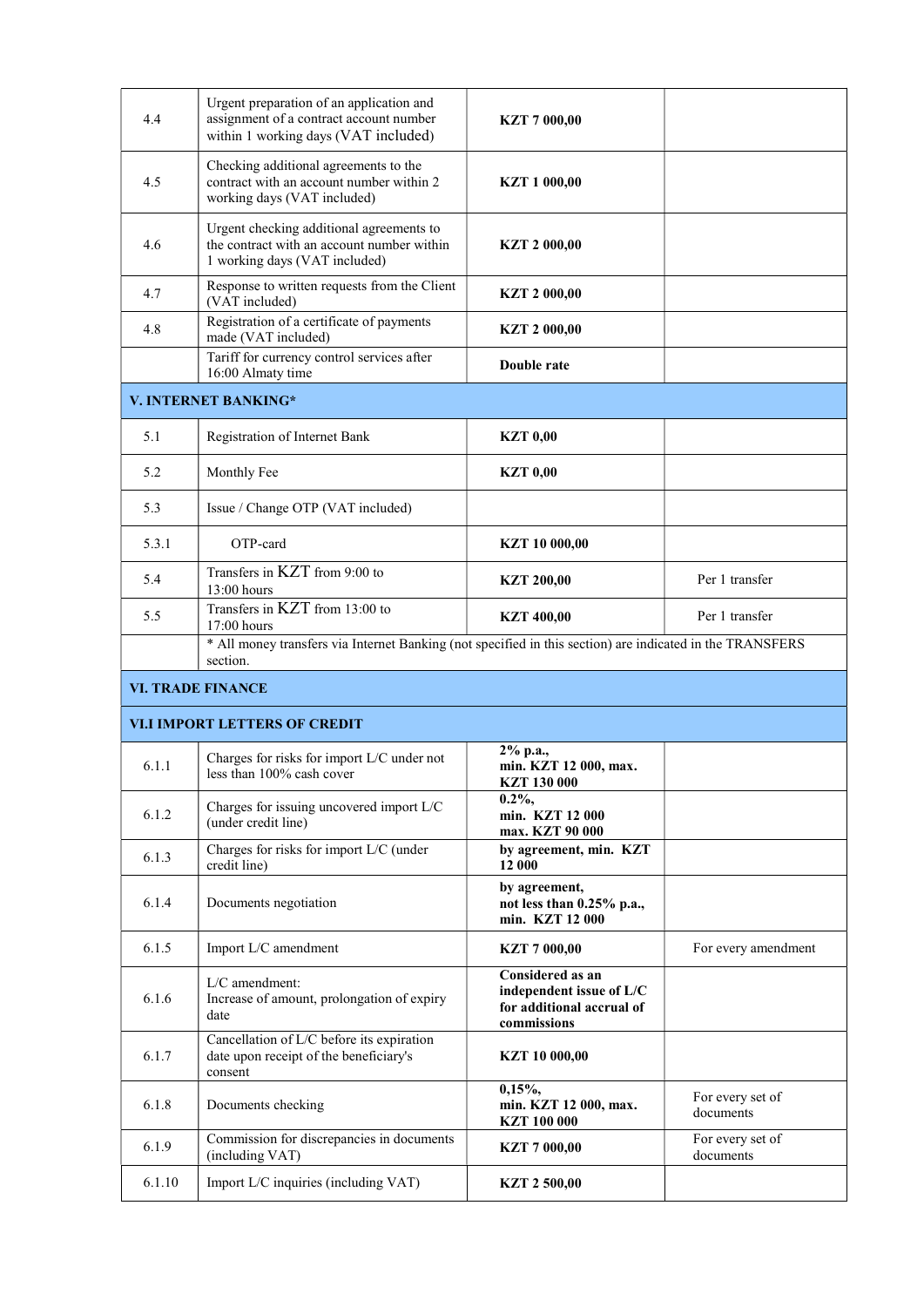| <b>VI.II EXPORT L/C</b> |                                                                                                                                |                                                                                                  |                            |
|-------------------------|--------------------------------------------------------------------------------------------------------------------------------|--------------------------------------------------------------------------------------------------|----------------------------|
| 6.2.1                   | Advising Export L/C                                                                                                            | $0.1\%$ ,<br>min. KZT 12 000<br>max. KZT 150 000                                                 |                            |
| 6.2.2                   | Export L/C amendment                                                                                                           | <b>KZT 5 000,00</b>                                                                              | For every advice           |
| 6.2.3                   | Export L/C confirmation                                                                                                        | By agreement, min. KZT<br>12 000                                                                 |                            |
| 6.2.4                   | Negotiation / discounting of documents<br>submitted under an export L/C (payment at<br>sight or with a deferred payment)       | By agreement, min. KZT<br>12 000                                                                 |                            |
| 6.2.5                   | Documents checking                                                                                                             | 0,15%<br>min. KZT 12 000, max.<br><b>KZT 100 000</b>                                             | For every set of documents |
| 6.2.6                   | Commission for discrepancies in documents<br>(including VAT)                                                                   | <b>KZT 7 000,00</b>                                                                              | For every set of documents |
| 6.2.7                   | Acceptance and preparation of documents<br>for sending to the nominated bank (in case<br>of refusal to check documents)        | <b>KZT 7 000,00</b>                                                                              | For every set of documents |
| 6.2.8                   | Export L/C inquiries (including VAT)                                                                                           | <b>KZT 2500,00</b>                                                                               |                            |
| 6.2.9                   | Transfer of a transferable L/C by order of<br>the first beneficiary                                                            | $0,2\%$<br>min. KZT 12 000 - max.<br><b>KZT 150 000</b>                                          |                            |
| 6.2.10                  | Transfer of amendments for a transferable<br>letter of credit                                                                  | <b>KZT 10 000,00</b>                                                                             | For every amendment        |
|                         | VI.III DOCUMENTARY COLLECTION                                                                                                  |                                                                                                  |                            |
| 6.3.1                   | Advising of import collection (documents<br>against payment / documents against<br>acceptance)                                 | $0.1\%$<br>min. KZT 3 000 - max.<br><b>KZT 16 000</b>                                            |                            |
| 6.3.2                   | Acceptance and preparation of documents<br>for export collection (documents against<br>payment / documents against acceptance) | $0.1\%$ .<br>min. KZT 2 000 - min.<br><b>KZT 12 000</b>                                          |                            |
| 6.3.3                   | Return of unpaid collected documents<br>without protest                                                                        | $KZT$ 4 000 +<br><b>Actual cost</b>                                                              |                            |
| 6.3.4                   | Return of unpaid collected documents with a<br>protest                                                                         | KZT 8 000 +<br><b>Actual cost</b>                                                                |                            |
|                         | <b>VI.IV IMPORT GUARANTEES</b>                                                                                                 |                                                                                                  |                            |
| 6.4.1                   | Issuance of guarantee under not less than<br>100% cash cover                                                                   | 2% p.a.,<br>min. KZT 12 000, max.<br><b>KZT 500 000</b>                                          |                            |
| 6.4.2                   | Commission for issuing guarantee without<br>providing cash cover (for another type of<br>security)                             | $0,2\%$<br>min. KZT 12 000 - max.<br><b>KZT 90 000</b>                                           |                            |
| 6.4.3                   | Commission for risks under a guarantee<br>without provision of<br>cash coverage (for another type of security)                 | By agreement, min.<br><b>KZT 12 000</b>                                                          |                            |
| 6.4.4                   | Amendment to guarantee                                                                                                         | <b>KZT 7 000,00</b>                                                                              | For every amendment        |
| 6.4.5                   | Amendment to guarantee:<br>Increase of amount, prolongations of expiry<br>date                                                 | Considered as an<br>independent issue of a<br>guarantee for additional<br>accrual of commissions |                            |
| 6.4.6                   | Issuing guarantee under counter-guarantee                                                                                      | By agreement, min.<br><b>KZT 12 000</b>                                                          |                            |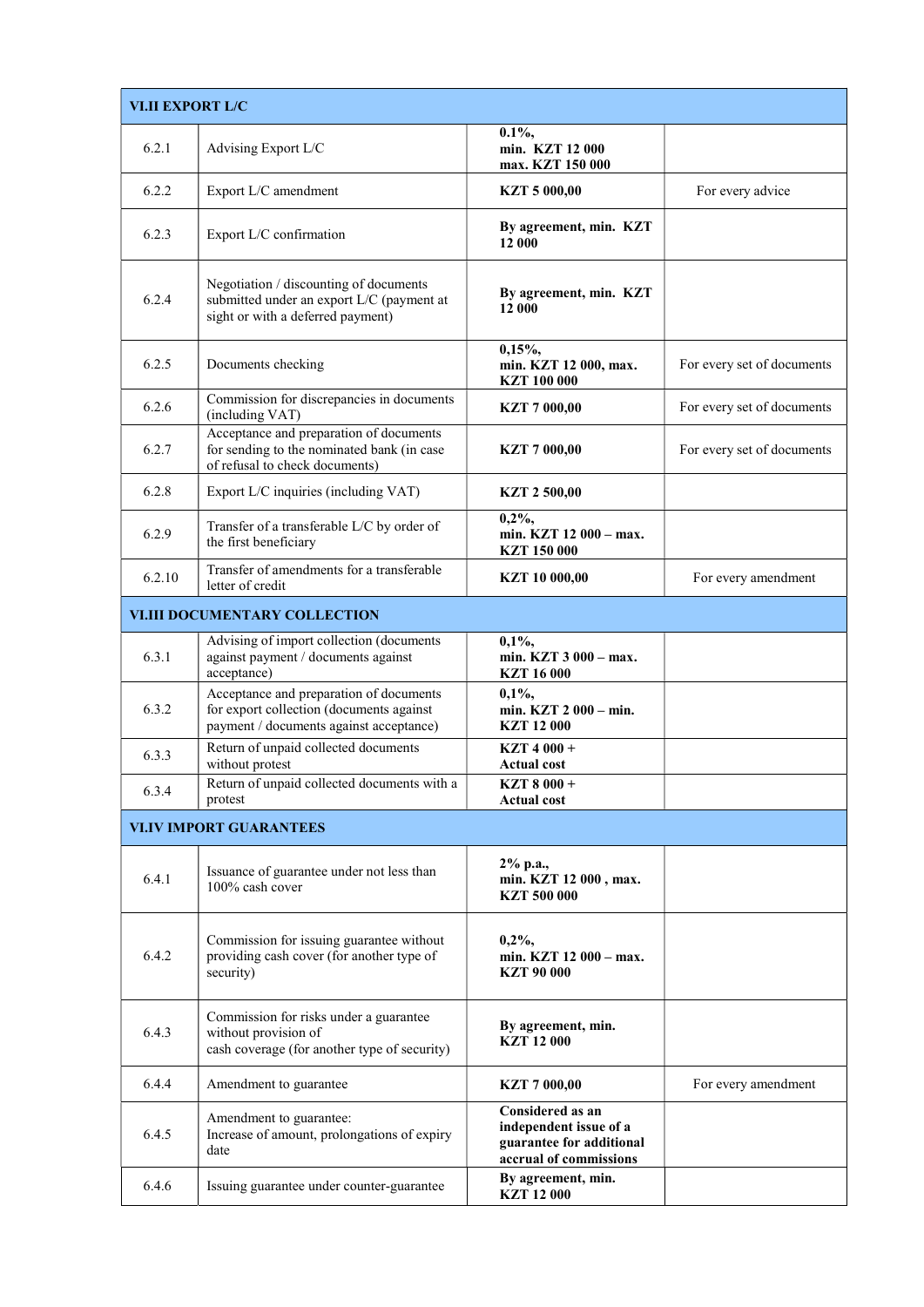| 6.4.7                  | Cancellation of guarantee before its<br>expiration date upon receipt of a formal<br>waiver from the beneficiary without prior<br>request, or return of the original of guarantee | <b>KZT 10 000,00</b>                                       |                     |
|------------------------|----------------------------------------------------------------------------------------------------------------------------------------------------------------------------------|------------------------------------------------------------|---------------------|
|                        | <b>VI.V EXPORT GUARANTEES</b>                                                                                                                                                    |                                                            |                     |
| 6.5.1                  | Advice of export guarantee                                                                                                                                                       | KZT 12 000,00                                              |                     |
| 6.5.2                  | Advice of amendment to export guarantee                                                                                                                                          | <b>KZT 5 000,00</b>                                        | For every amendment |
| 6.5.3                  | Confirmation of guarantee                                                                                                                                                        | By agreement, min.<br><b>KZT 12 000</b>                    |                     |
| 6.5.4                  | Cancellation of guarantee prior to its<br>expiration upon receipt of the consent of the<br>beneficiary                                                                           | <b>KZT 10 000,00</b>                                       |                     |
|                        | <b>VI.VI REIMBURSEMENT</b>                                                                                                                                                       |                                                            |                     |
| 6.6.1                  | Release of a reimbursement obligation                                                                                                                                            | $0,15\%$<br>min. KZT 12 000 - max.<br><b>KZT 150 000</b>   |                     |
| 6.6.2                  | Risk for issued reimbursement obligations                                                                                                                                        | By agreement, min.<br><b>KZT 50 000</b>                    |                     |
| <b>VII. SAFETY BOX</b> |                                                                                                                                                                                  |                                                            |                     |
| 7.1                    | Small safety box: 24cm* 6cm* 54cm<br>(VAT included)                                                                                                                              |                                                            |                     |
| 7.1.1                  | 1 month                                                                                                                                                                          | <b>KZT 5 000,00</b>                                        |                     |
| 7.1.2                  | 3 months                                                                                                                                                                         | KZT 10 000,00                                              |                     |
| 7.1.3                  | 6 months                                                                                                                                                                         | <b>KZT 20 000,00</b>                                       |                     |
| 7.1.4                  | 12 months                                                                                                                                                                        | KZT 40 000,00                                              |                     |
| 7.2                    | Medium safety box: 24cm* 11cm* 54cm<br>(VAT included)                                                                                                                            |                                                            |                     |
| 7.2.1                  | 1 month                                                                                                                                                                          | <b>KZT 7 000,00</b>                                        |                     |
| 7.2.2                  | 3 months                                                                                                                                                                         | KZT 15 000,00                                              |                     |
| 7.2.3                  | 6 months                                                                                                                                                                         | KZT 30 000,00                                              |                     |
| 7.2.4                  | 12 months                                                                                                                                                                        | KZT 60 000,00                                              |                     |
| 7.3                    | Big safety box: 24cm* 21,5cm* 54cm<br>(VAT included)                                                                                                                             |                                                            |                     |
| 7.3.1                  | 1 month                                                                                                                                                                          | KZT 10 000,00                                              |                     |
| 7.3.2                  | 3 months                                                                                                                                                                         | KZT 20 000,00                                              |                     |
| 7.3.3                  | 6 months                                                                                                                                                                         | KZT 50 000,00                                              |                     |
| 7.3.4                  | 12 months                                                                                                                                                                        | KZT 80 000,00                                              |                     |
| 7.4                    | Key lost (VAT included)                                                                                                                                                          | KZT 20 000,00                                              |                     |
| <b>VIII. LOANS</b>     |                                                                                                                                                                                  |                                                            |                     |
| 8.1                    | Collateral change                                                                                                                                                                | 0.1% of the collateral value<br>of the released collateral |                     |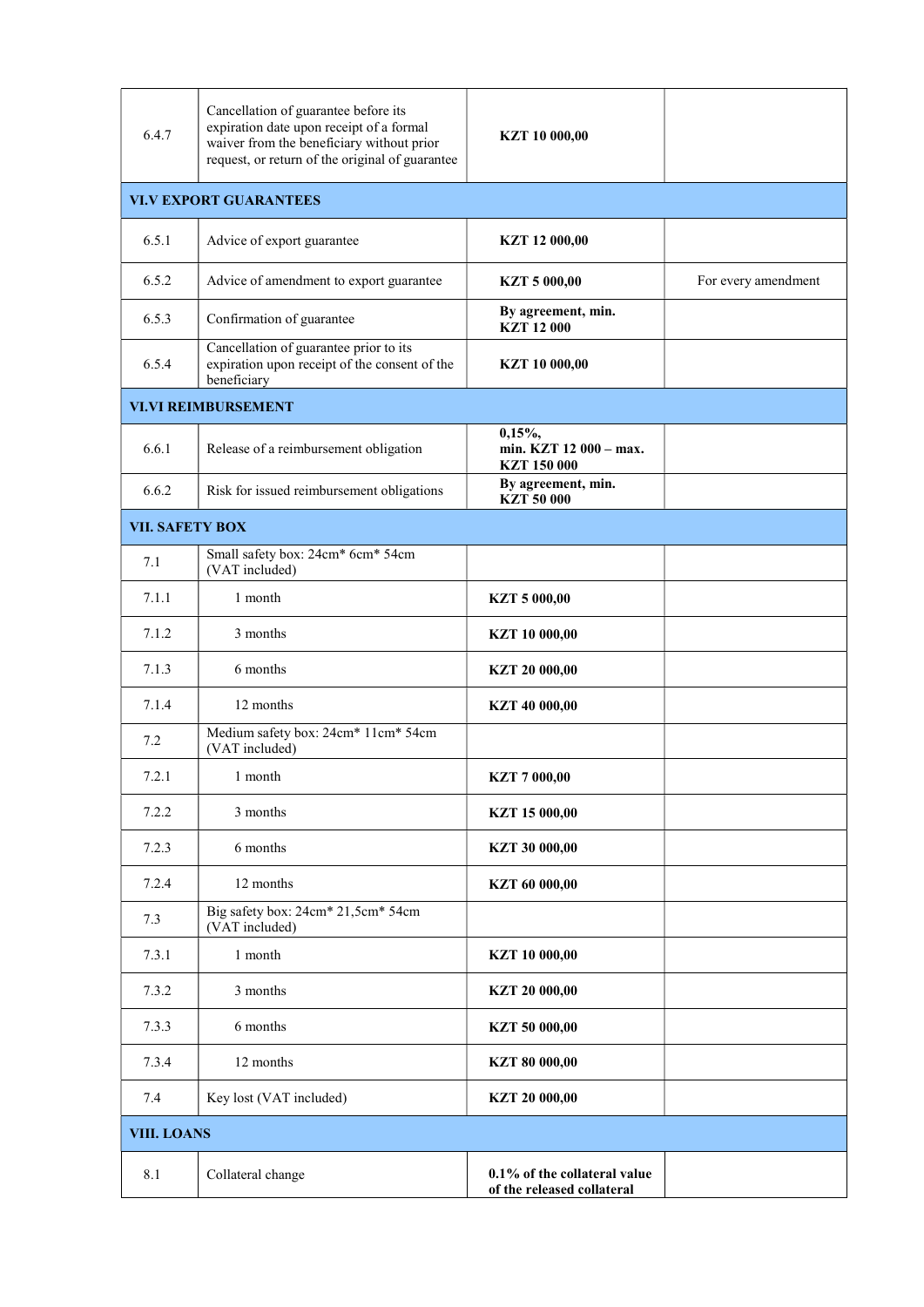| 8.2                     | For organizing a (revolving) credit line                                                                               | 0.5% annually on the<br>amount of the (revolving)<br>credit line |                                              |
|-------------------------|------------------------------------------------------------------------------------------------------------------------|------------------------------------------------------------------|----------------------------------------------|
| 8.3                     | Penalty for misuse                                                                                                     | 5% of the loan amount                                            |                                              |
| 8.4                     | Penalty for early repayment of the loan<br>(excluding early repayment under the<br>revolving credit line)              | 1% of the early repayment<br>amount                              |                                              |
| 8.5                     | Penalty for late repayment (overdue)                                                                                   | 0.5% of the amount of<br>overdue debt for each day<br>of delay   |                                              |
|                         | IX. RATES AND TARIFFS FOR OPERATIONS ON CORPORATE PAYMENT CARDS                                                        |                                                                  |                                              |
| N <sub>0</sub>          | <b>Type of services</b>                                                                                                |                                                                  | <b>VISA Business</b>                         |
| <b>IX.I Card issue</b>  |                                                                                                                        |                                                                  |                                              |
| 9.1.1                   | Card issue                                                                                                             |                                                                  | <b>KZT 0,00</b>                              |
| <b>IX.II Annual fee</b> |                                                                                                                        |                                                                  |                                              |
| 9.2.1                   | Annual maintenance fee for the first and subsequent years.                                                             |                                                                  | <b>KZT 2 000,00</b>                          |
| 9.2.2                   | Reissuance by the expiration date of plastic /visiting Fraud-countries /<br>fraudulent transactions by bank initiative |                                                                  | <b>KZT 0,00</b>                              |
| 9.2.3                   | Card reissue by clients request (lost / stolen / damaged plastic)                                                      |                                                                  | <b>KZT 3 000,00</b>                          |
|                         | IX.III Cash withdrawal by JSC Shinhan Bank Kazakhstan cards                                                            |                                                                  |                                              |
| 9.3.1                   | Cash withdrawal at any ATM in the world                                                                                |                                                                  | $1\%$                                        |
| 9.3.2                   | Cash withdrawal by card at the Cash office of JSC "Shinhan Bank Kazakhstan"                                            |                                                                  | <b>According to Bank's</b><br><b>Tariffs</b> |
|                         | <b>IX.IV Transfer to the card account</b>                                                                              |                                                                  |                                              |
| 9.4.1                   | Cash deposit to the card account at the office of "Shinhan Bank Kazakhstan"                                            |                                                                  | <b>KZT 0,00</b>                              |
| 9.4.2                   | Interbank non-cash deposit in national / foreign currency                                                              |                                                                  | <b>KZT 0,00</b>                              |
| 9.4.3                   | Non-cash deposit from other banks in national / foreign currency                                                       |                                                                  | <b>KZT 0,00</b>                              |
|                         | <b>IX.V Transfer operations</b>                                                                                        |                                                                  |                                              |
| 9.5.1                   | Intra wire transfer (at the client's request, via the Internet banking system)                                         |                                                                  | <b>KZT 0,00</b>                              |
|                         | <b>IX.VI Cards Retail operation</b>                                                                                    |                                                                  |                                              |
| 9.6.1                   | Payment by card in trade / service enterprises                                                                         |                                                                  | <b>KZT 0,00</b>                              |
|                         | IX.VII Report or request of statement/mini-statement                                                                   |                                                                  |                                              |
| 9.7.1                   | Balance request through ATM network of other banks                                                                     |                                                                  | <b>KZT 0,00</b>                              |
| 9.7.2                   | Statement in office "Shinhan Bank Kazakhstan"                                                                          |                                                                  | <b>KZT 0,00</b>                              |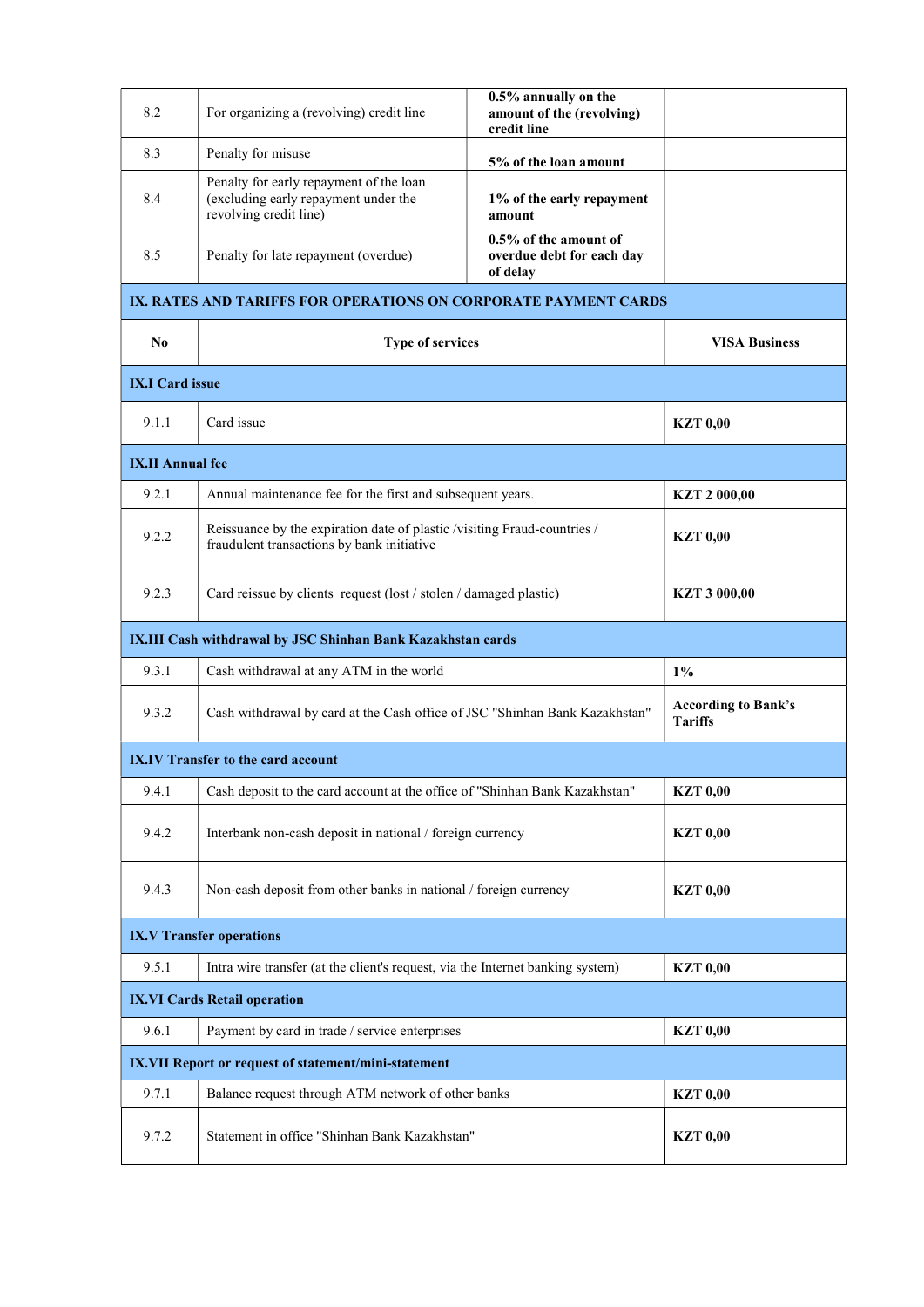| 9.7.3                                                    | Additional account statement / copy of account statement                                                                       | <b>KZT 1 000,00</b>                               |
|----------------------------------------------------------|--------------------------------------------------------------------------------------------------------------------------------|---------------------------------------------------|
| 9.7.4                                                    | Account statement inquired by Internet Banking                                                                                 | <b>KZT 0,00</b>                                   |
| IX.VIII SMS-banking                                      |                                                                                                                                |                                                   |
| 9.8.1                                                    | SMS service registration (VAT included)                                                                                        | <b>KZT 0,00</b>                                   |
| 9.8.2                                                    | Monthly fee (VAT included)                                                                                                     | <b>KZT 0,00</b>                                   |
| <b>IX.IX Additional fee</b>                              |                                                                                                                                |                                                   |
| 9.9.1                                                    | PIN-code change                                                                                                                | <b>KZT 0,00</b>                                   |
| 9.9.2                                                    | Blocking of cards, without setting an international stop-list                                                                  | <b>KZT 0,00</b>                                   |
| 9.9.3                                                    | Blocking of cards, with the formulation of an international stop-list (every two<br>weeks, for each region)                    | <b>KZT 9 000,00</b>                               |
| 9.9.4                                                    | Unblocking of card                                                                                                             | <b>KZT 0,00</b>                                   |
| 9.9.5                                                    | Changing the amount of limits on the client's request for the main and<br>additional cards                                     | <b>KZT 0,00</b>                                   |
|                                                          | IX.X Card transactions Investigation                                                                                           |                                                   |
| 9.10.1                                                   | Provide video clips to resolve dispute transactions made through ATMs of<br>banks in the Republic of Kazakhstan (VAT included) | According to the tariffs of<br>the Acquiring Bank |
| 9.10.2                                                   | Investigation of a dispute situation (VAT included)                                                                            | <b>KZT 0,00</b>                                   |
| 9.10.3                                                   | Arbitration in the payment system (including VAT)                                                                              | According to the VISA<br>tariffs                  |
| X. RATES AND RATES FOR VIRTUAL CORPORATE CARD OPERATIONS |                                                                                                                                |                                                   |
| No.                                                      | <b>Type of services</b>                                                                                                        | <b>VISA Business</b>                              |
| <b>X.I Card issue</b>                                    |                                                                                                                                |                                                   |
| 10.1.1                                                   | Card issue                                                                                                                     | KZT 1500,00                                       |
| 10.1.2                                                   | Card issue for companies that are bank's customers for a loans                                                                 | <b>KZT 750,00</b>                                 |
| <b>X.II Annual fee</b>                                   |                                                                                                                                |                                                   |
| 10.2.1                                                   | Annual maintenance fee for the first and subsequent years                                                                      | <b>KZT 0,00</b>                                   |
|                                                          | X.III Receiving a transfer through IPS                                                                                         |                                                   |
| 10.3.1                                                   | Receiving a transfer through IPS                                                                                               | <b>KZT 0,00</b>                                   |
| X.IV Report or request of statement/mini-statement       |                                                                                                                                |                                                   |